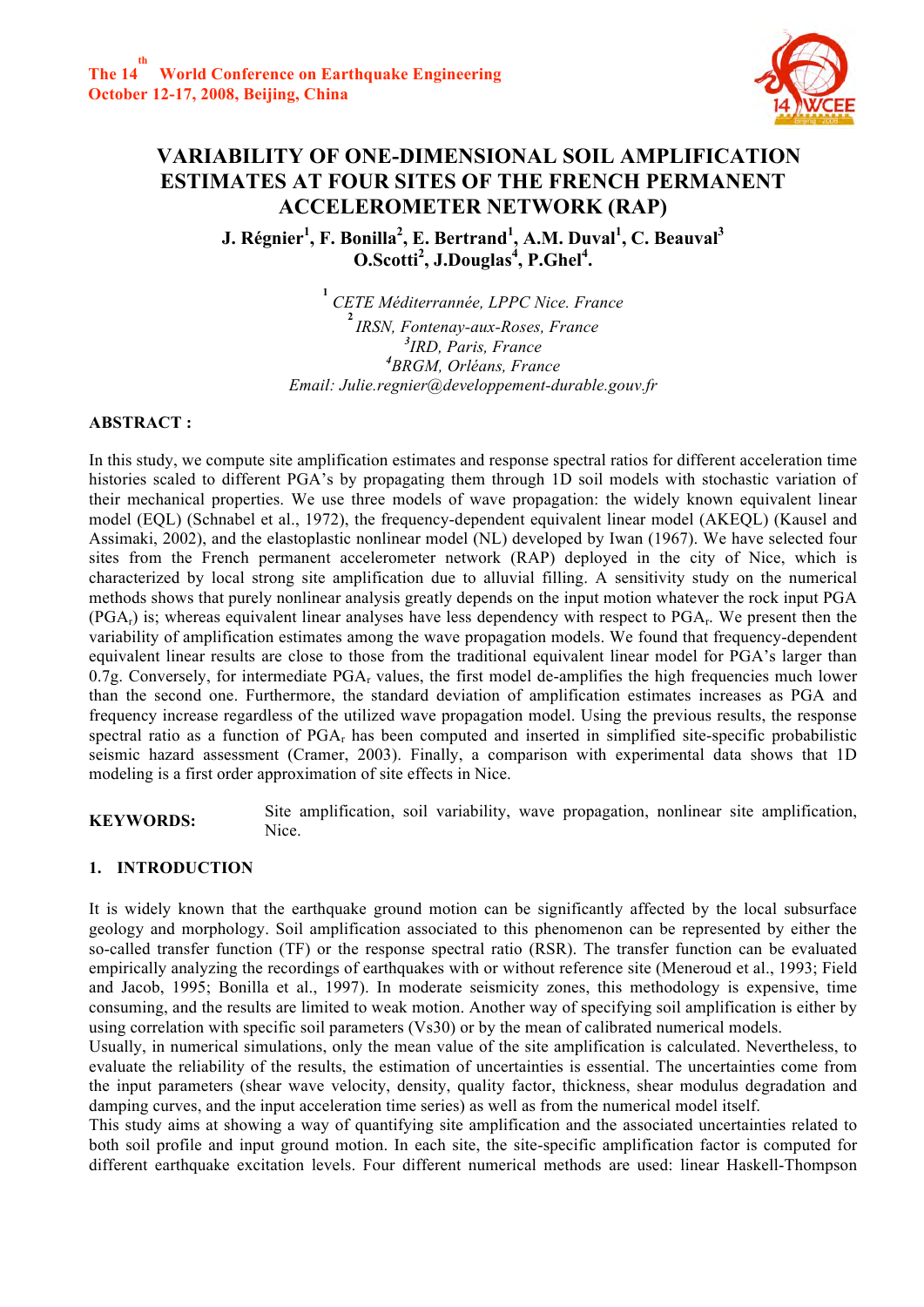# **The 14 th World Conference on Earthquake Engineering October 12-17, 2008, Beijing, China**



model, the widely known equivalent linear model (EQL) (Schnabel et al., 1972), the frequency-dependent equivalent linear model (AKEQL) (Kausel and Assimaki, 2002), and the elastoplastic nonlinear model (NL) developed by Iwan (1967). The site amplification functions resulting from the numerical simulations will be described by two functions: the transfer function of the site and from an engineering point of view, the response spectral ratio.

The methodology will be applied to four RAP (French permanent accelerometer network) sites in the city of Nice. The regional seismicity of Nice (located in the south eastern of France) is moderate but not negligible. The RAP (Nals, NLib, NPor, NRoc, yellow points on figure 1) stations are located in the quaternary sedimentary basin, where experimental measurements of site effects (Duval et al., 1994, 1996), which used microtremors and earthquakes recordings, clearly indicated that site amplification occurs in Nice (figure 1).



*Figure 1: Map of Nice of accelerometer station locations and records for the 1999 first of September earthquake. The yellow points give the position of the permanent accelerometer station. This map put the light on the fact that site effects are present in Nice (Huge amplification at NROC, NALS compare to the record at NBOR).*

# **2. METHODOLOGY**

## *2.1. Overall methodology*

In each RAP station site, four wave propagation models are used. For each numerical method, 19 ground motion levels are investigated (from 0.005g to 2g with an increasing multiplicative factor of 1.4). In addition, to integrate aleatory and epistemic uncertainties, 29 acceleration time series from the European database (REFERENCES) and 20 random soil profiles at each site are used, respectively. A Monte Carlo exploration is used to combine all input parameters at each site. The velocity profile is assumed to have a lognormal distribution with a coefficient of variation of 0.2, and the rest of soil parameters (density, thickness and quality factor) are supposed to follow a uniform distribution. For each trial, the acceleration time histories at the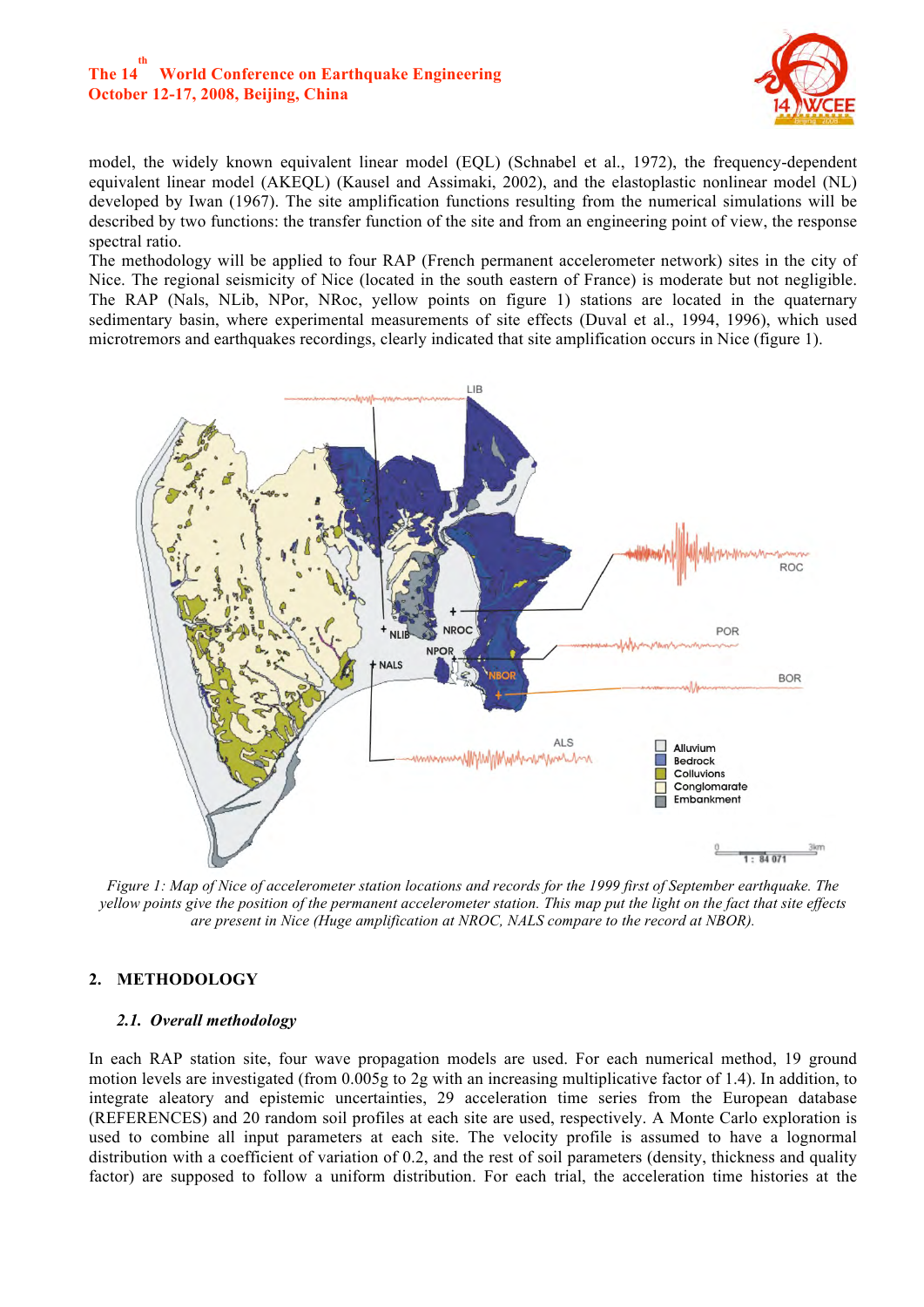# **The 14 th World Conference on Earthquake Engineering October 12-17, 2008, Beijing, China**



surface, its response spectrum, and the corresponding transfer function are obtained. The ensemble of results provides a statistical distribution that can be characterized by the mean and percentiles. In this study, we compute the standard deviation as a measure of the uncertainty of simulations, therefore, the uncertainty on the site response.

## *2.2. Numerical models*

## *2.2.1.Traditional equivalent linear model*

The first site response formulation considered the code TREMORN (Hartzell et al, 2004), which is based on the original code by Schnabel et al. (1972). Due to its simple formulation, limited data, and numerical robustness, the equivalent linear approach has been widely used. With this method, the shear modulus, G, and damping, η, are iterated to find their values compatible to the level of strain induced in the soil layer.

## *2.2.2.Frequency dependent equivalent linear model (Kausel and Assimaki, 2002)*

Recognizing the overdamping that occurs with the traditional equivalent linear approach, Kausel and Assimaki (2002) have recently advanced a formulation with frequency-dependent moduli and damping. The process is iterated in the same way as TREMORN to obtain internally consistent soil parameters. This method is implemented in the code TREMORKA.

## *2.2.3.Non linear model*

The NOAH\_SH\_IWAN program is a second-order, staggered-grid finite difference code that implements Iwan (1967) model. The advantage of this rheology is the direct use of laboratory shear modulus reduction curve. Thus, the same data are used in the equivalent linear methods and this truly nonlinear analysis. This code operates in the time domain by tracking the earthquake load through stress-strain space. Time and space discretization in the finite difference considered a maximum frequency of 10 Hz of resolution.

# **3. APLLICATION TO NICE**

## *3.1. Data used*

The soil data, which will be used for the simulations, come from the 3D geotechnical model. This model has been created in Nice during the program GEM-GEP and has been updated in 2007 (CETE). For each site a soil column under the RAP stations has been extracted. The mean soil parameters needed for the numerical methods are the shear wave velocity, the thickness, the density, the quality factor and the shear modulus degradation and damping curves in each layer. 29 input motions have been extracted from the European ground motion database. The selection criterions were a minimum magnitude of 5 maximum hypocentral distance of 30 km, and rock site conditions, which corresponds to the characteristics of the reference earthquake defined in GEMGEP.

## *3.2. Sensitivity study*

An essential task of this study was to know the influence of each input parameters in the numerical result. This knowledge permits organize hierarchically their importance. The sensitive analysis in this work is based on the effect of the input parameters on the fundamental frequency as shown in figure 2 and amplitude at station Lib.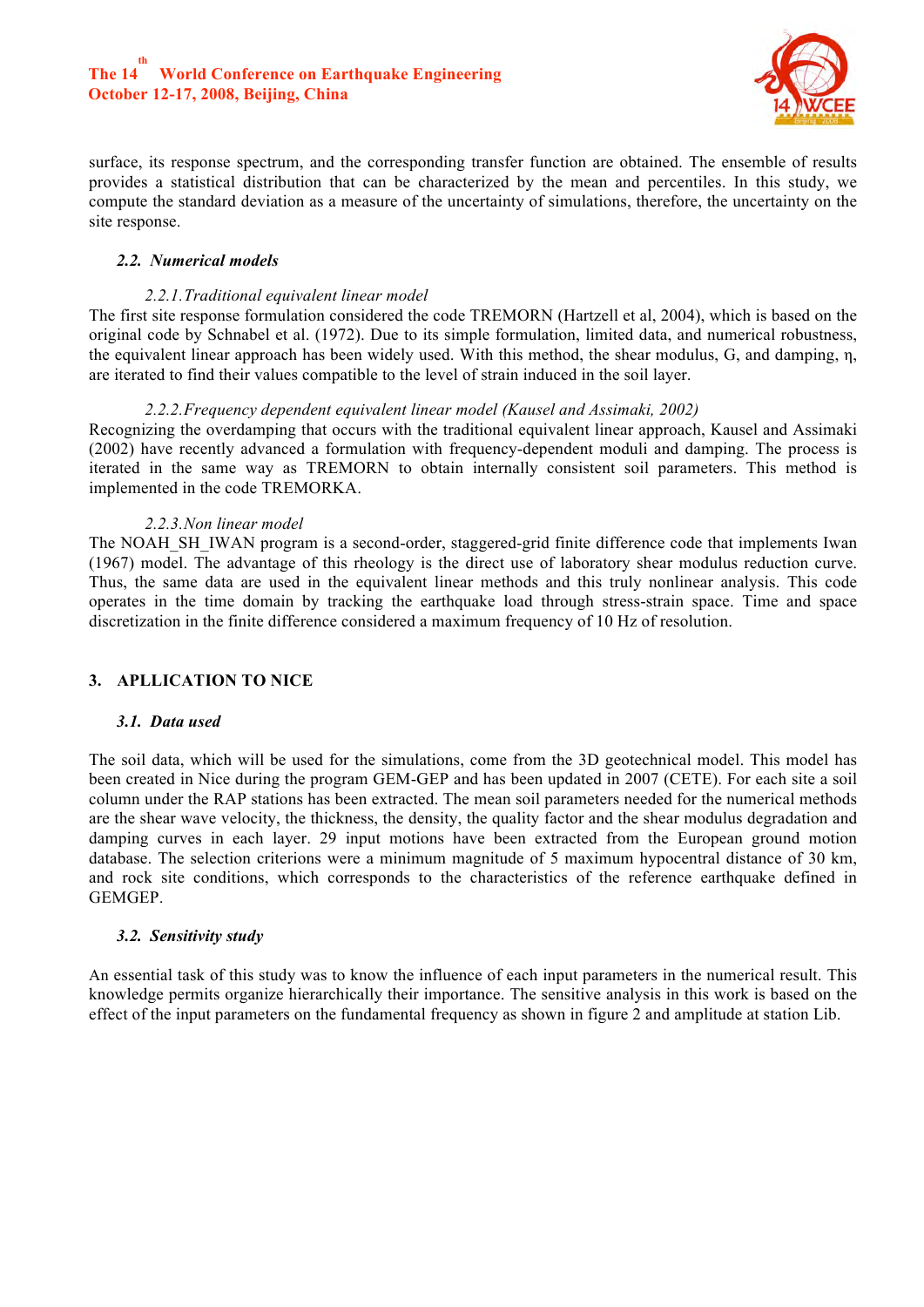



*Figure 2: Sensitivity analysis based on the effect of the input parameters on the fundamental frequency for station LIB*

Generally speaking, for all methods, as the  $PGA<sub>r</sub>$  increases, the influence of Vs and H decreases in favor of  $G/G_{\text{max}}$ , damping curves and input acceleration. The orange arrows represent this general tendency. The difference between the equivalent linear and nonlinear models is the large influence of the input motion (results for the three PGArs in figure 2). Nonlinear model results are widely dependant on the acceleration time series. For this reason, for a correct computation one should select several input motions to have a representative result.

#### *3.3. Data process*

Given the large amount of simulations (around 11000 simulations at each site), we suppose the results follow a Gaussian distribution, thus by computing the mean and standard deviation we also suppose that the mean response and its uncertainty are characterized through these values.

The distribution of the transfer function coming from the traditional equivalent linear model through variations of the soil parameters (20 soil models) and input acceleration time series (29 input ground motions) is illustrated in figure 3. The distribution is exposed for a low value of  $PGA_r$  (linear case) in the left figure and for an intermediate PGAr in the right one. The yellow curves represent the individual results for each simulation; the red curves are the mean and the 68% confidence limits. This figure suggests that in the case of weak motion, low PGAr, the higher modes are sensitive to the knowledge of the soil structure. However, in the case of higher PGAr values, the responses of the higher modes are flattened due to the nonlinear deamplification effect.



*Figure 3: Individual results of simulations (yellow curves) and 68% confidence limits (red curves) for the transfer function. The left graph illustrates the distribution of the transfer function through variations of the soil and input acceleration time series scaled to 0.007g. The second graph illustrates the same results for a PGA<sub>r</sub> of 0.2g*.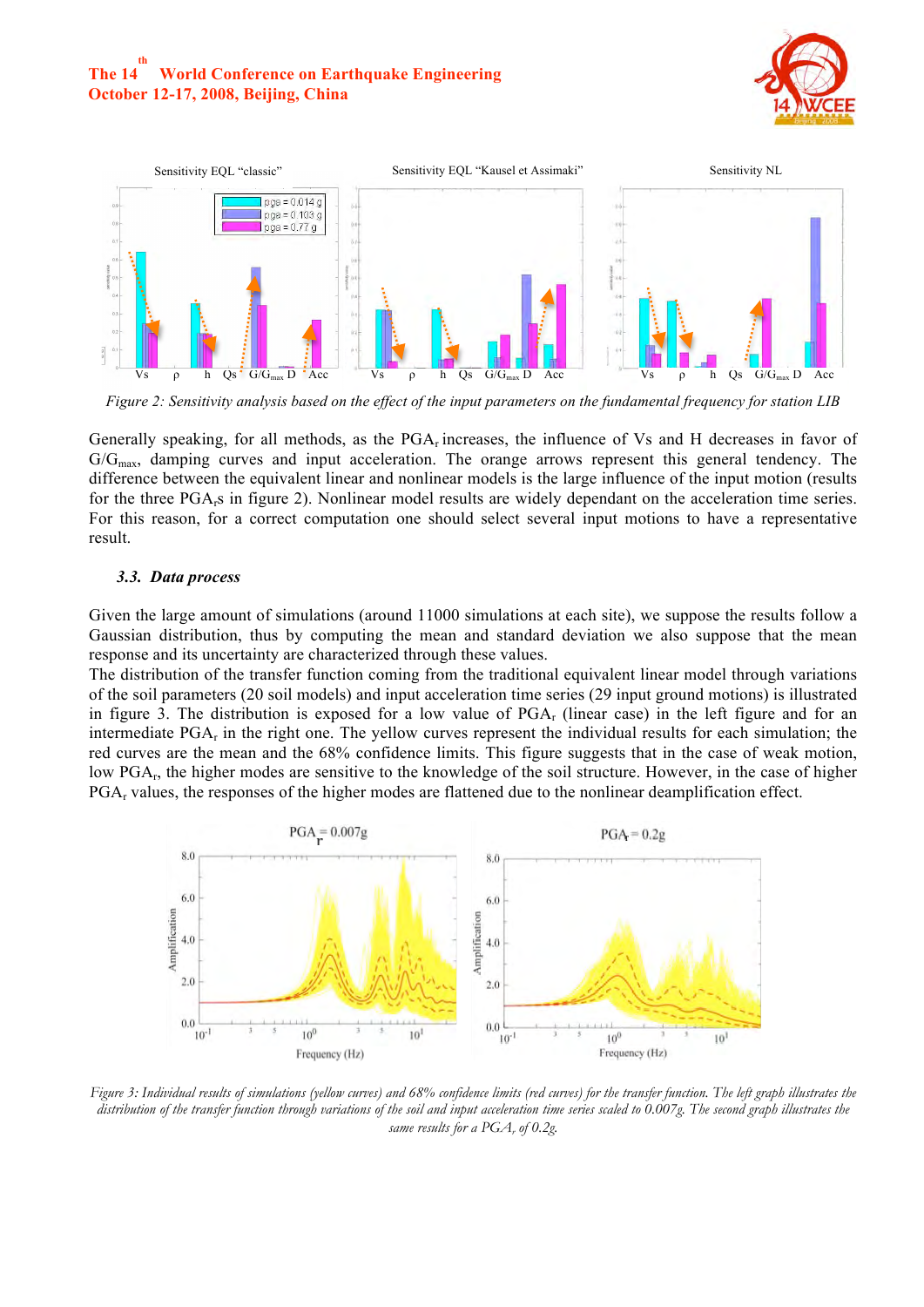

#### *3.4. Variability of the results*

In this section, we compare the results (TF and SRS) coming from the three different numerical models, in term of mean value and standard deviation. In particular, the influence of the rock input PGA is investigated. The RAP station NPor has been chosen to illustrate the purposes, figures 4 and 5.



*Figure 4: Comparison of the mean of the transfer functions for three input time series levels.* 



*Figure 5 Comparison of the standard deviation of the transfer functions for three input time series levels.* 

The general tendency of non-linear behaviour of the soil is, for all the methods, a de-amplification and a shift of the energy of the signal at low frequencies.

As the NL method is concerned, we can see in figure 4 and 5 that the soil response is amplified at low frequencies compared to the equivalent linear methods, the variability is also stronger at such frequencies. Hence, the reliability of the amplification estimate is weak for low frequencies. One of the source of the high variability level can be due to low signal to noise ratio at low frequencies. This result shows how important is to select good quality acceleration time series in particular for non-linear computations and high input excitation level.

As the equivalent linear methods are concerned, the variability of the transfer function increases with frequency. All models give similar results for both very low  $PGA_r$  (linear case) and very high  $PGA_r$  (non linear behavior). Nevertheless, for intermediate values of  $PGA_r$ , which is the order of magnitude for a big event in the south of France, the transfer functions are quite different. Indeed, KAEQL method does not deamplify the high frequencies as much as the traditional equivalent linear method. This suggests that the model chosen for the computations of the amplification function at one site has an important impact on the results.

## *3.5. Application to site specific Probabilistic Seismic Hazard Assessment (PSHA)*

The principal outcome of this work is the uncertainty estimation when computing site effect amplification. In PSHA, site amplification is defined by a deterministic factor. Nevertheless, to have a truly probabilistic study one should take into account all the uncertainties in the whole calculation. Cramer (2003) proposes to use response spectral ratios (as a function of  $PGA_r$ ) for a given site in order to consider the variability of the amplification in PSHA computations. In the following, an example of the combination of empirical Ground Motion Prediction Equation (GMPE) with the amplification distribution found above is shown. PSHA computes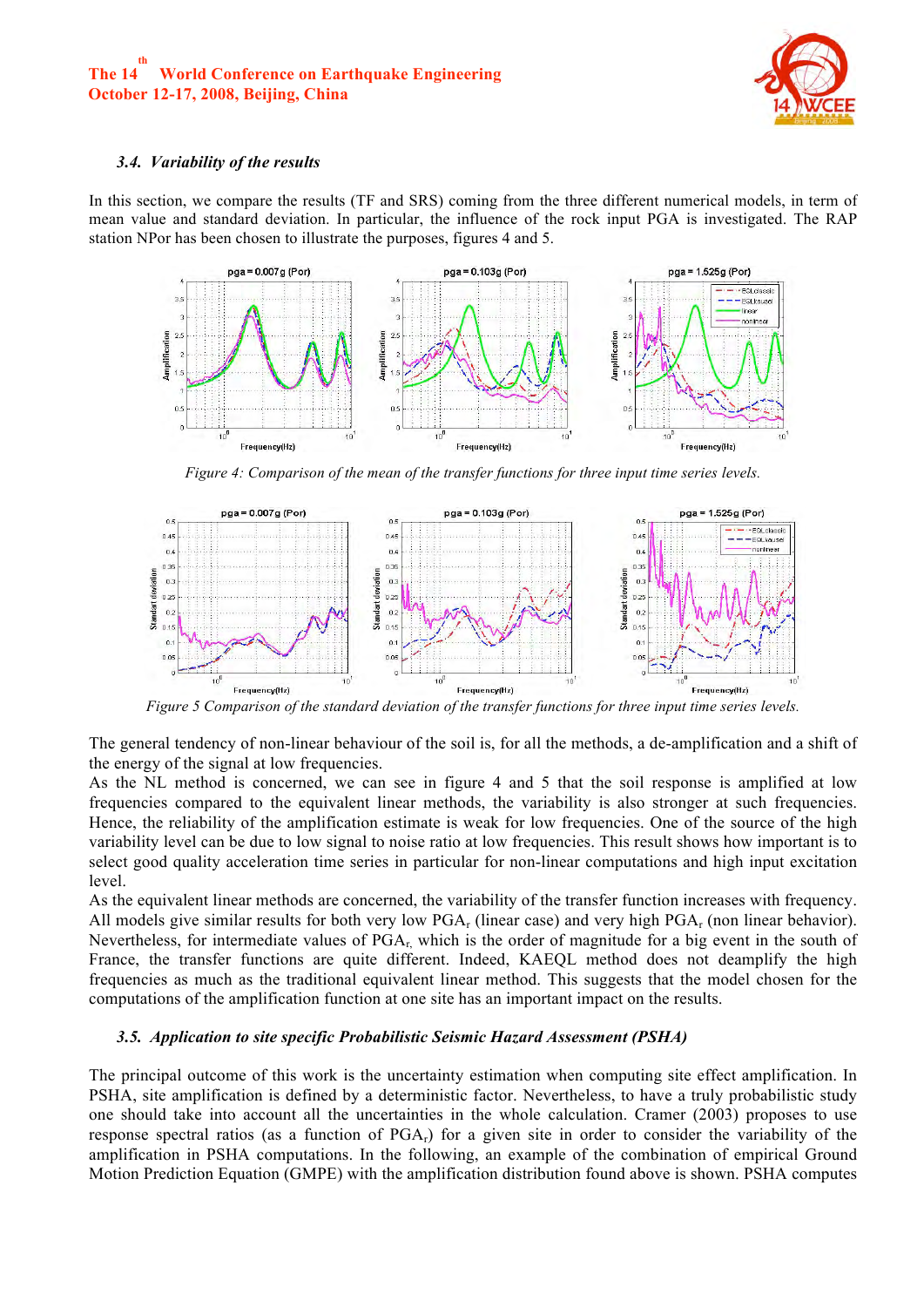

the exceedance of a given acceleration threshold produced by a given event of magnitude M and located at a distance R (Cornell, 1968).

$$
P(As > A0 / M, R) = 1 - \int_{Ar} P(As \le A0 / Ar) P(Ar / M, R) dAr
$$
  
Some from the  
study  
GMPE

Where  $A_s$ : soil acceleration,  $A_r$  rock acceleration,  $A_o$  threshold acceleration

The results of the previous study are given in tables for two different periods of the RSR, in this example we have selected T= 0 s (PGA) and T= 1 s. In order to show the effect of soil amplification in the probability of exceeding a threshold acceleration, we use the precedent formulation (eq 3.1) with the results of the present study and using Boore et al (1997) GMPE to compute the probability of exceeding  $A_0$  for a rock and soil condition at "NPor" RAP station.



*Figure 6: Comparison of the probability of exceeding the threshold acceleration indicated in the abscise axis for an event of magnitude 6 located at 10 km on rock site conditions (red curve) and soil site conditions. The soil conditions are obtained from the traditional equivalent linear model (black curve), the Kausel and Assimaki equivalent linear model (blue curve), and the nonlinear model (purple curve).*

Figure 6(a) shows the probability that the spectral acceleration at 0 sec period (PGA) exceeds the threshold acceleration given in the abscise axis. Figure 6(b) gives the same information but for a spectral acceleration corresponding to a period of 1s. In figure 6(a), one can notice that the two equivalent linear models are above the rock curve, meaning soil amplification. Conversely, the truly nonlinear results are under the red curve, meaning soil deamplification. As for figure 6(b), all methods are above the red curve, thus showing soil amplification. Indeed, at 1s period, the acceleration given by the attenuation relation is very low and nonlinear effects are small to inexistent.

#### *3.1. Comparison with experimental data*

The comparison with experimental data is important to check the reliability of the numerical methods and a way to improve them. In this study, we have computed site/reference spectral ratios for all sites from 11 small events around Nice. Station NBor is the reference station located on rock (Mount Boron). Due to the small input  $PGA_r$ of these data, we expect only linear soil behavior.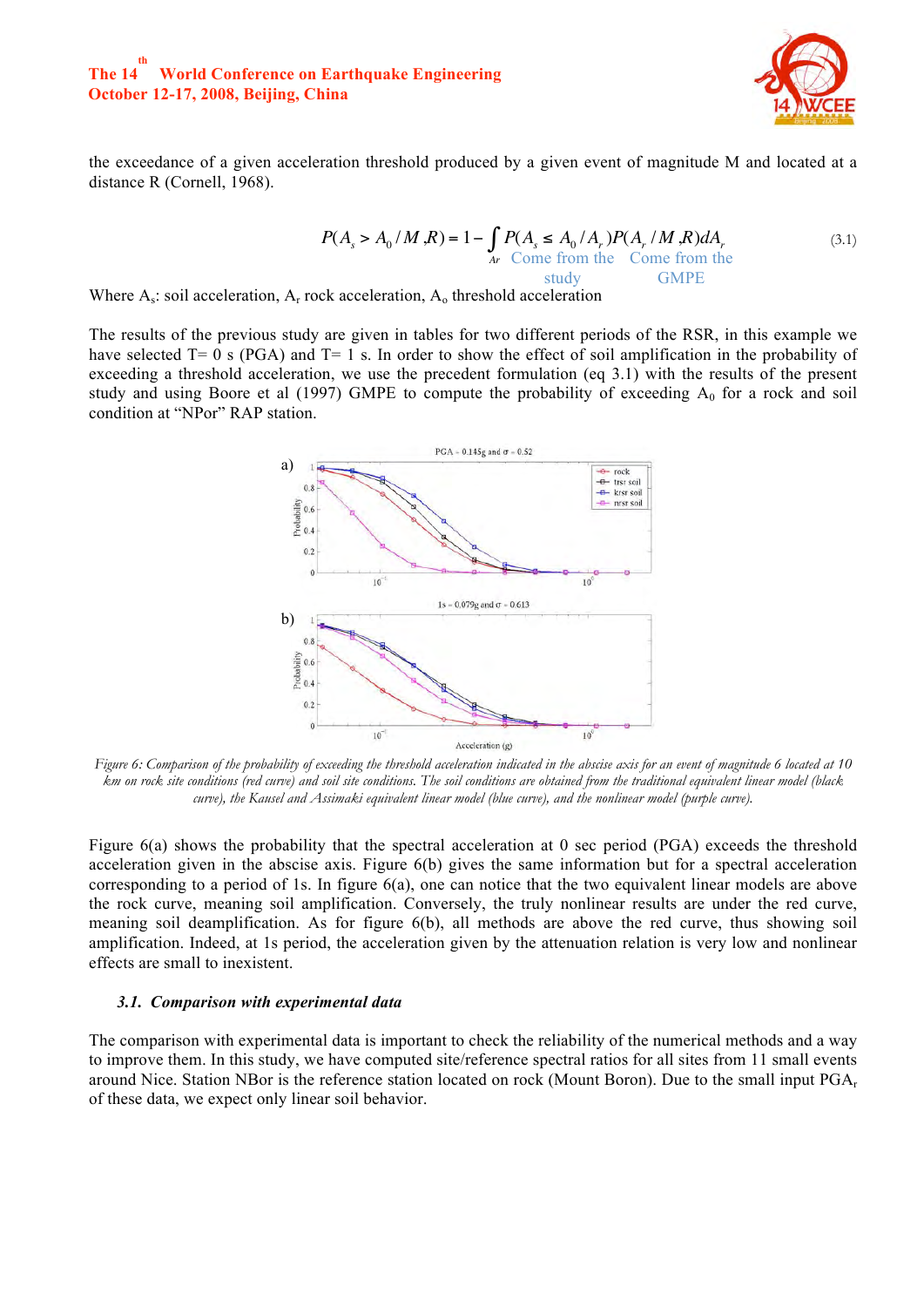



*Figure 7: Empirical transfer functions for all four RAP stations. The red line is the mean value and the dashed area corresponds to the 68% confidence limits. The blue lines are the mean and the 68% confident limits for the ensemble of simulations.* 

Figure 7 shows the empirical transfer function for all four RAP stations. We can observe that the fundamental frequency has been well captured by the numerical models in all sites. Stations NLib and NPor can be approximated by 1D soil response. On the contrary, stations NAls and NRoc show that 2D/3D effects may be present. Semblat et al (2000) and Gélis et al (2008) have shown that 2D modeling produce closer results to the observed data. Thus 1D modeling cannot be used to correctly asses the seismic hazard in these two stations.

# **4. CONCLUSION**

In this study, we have computed site-specific soil amplification factors for different earthquake excitation levels at four RAP sites in Nice. This methodology permits the computation of site effects from linear to nonlinear response and the quantification of uncertainties related to both the soil profile and the input ground motion. In addition, we have tested different wave propagation methods in order to see the difference in the resulting site response analysis. All these computations assumed 1D vertically-incident wave propagation.

The variability of the soil model and the input ground motion affect the total uncertainty of the computed transfer function. We see an increasing uncertainty for increasing input PGAr values and for increasing frequency. We interpret this result by the fact that higher frequencies are largely affected by the lack of knowledge of the fine details of the local structure. This is, in addition, exacerbated for the nonlinear case due to the shear modulus reduction dependency of the shear strain.

Seismologists use the transfer function to study soil amplification effects. Conversely, engineers use the response spectra as a measure of the ground motion. Thus, we also computed the response spectral ratio as an engineering proxy for the transfer function. Note, however, this is not true because the response spectra depend on the damping of the oscillator. The computed response spectral ratios have been grouped according to the input PGA level, and for different frequencies of the response spectra. These results can directly be used to correct deterministic seismic hazard analyses that use empirical ground motion prediction equations. Indeed, the output of these equations is the response spectra on rock. Thus, by adding the soil effect (response spectral ratio), one obtains site-specific response spectra on soil. We can go further by doing a complete probabilistic seismic hazard as suggested by Cramer (2003) and explained in the corresponding section of this work.

This result, however, has to be handled with care since a simple nonlinear modeling has been done (total stress